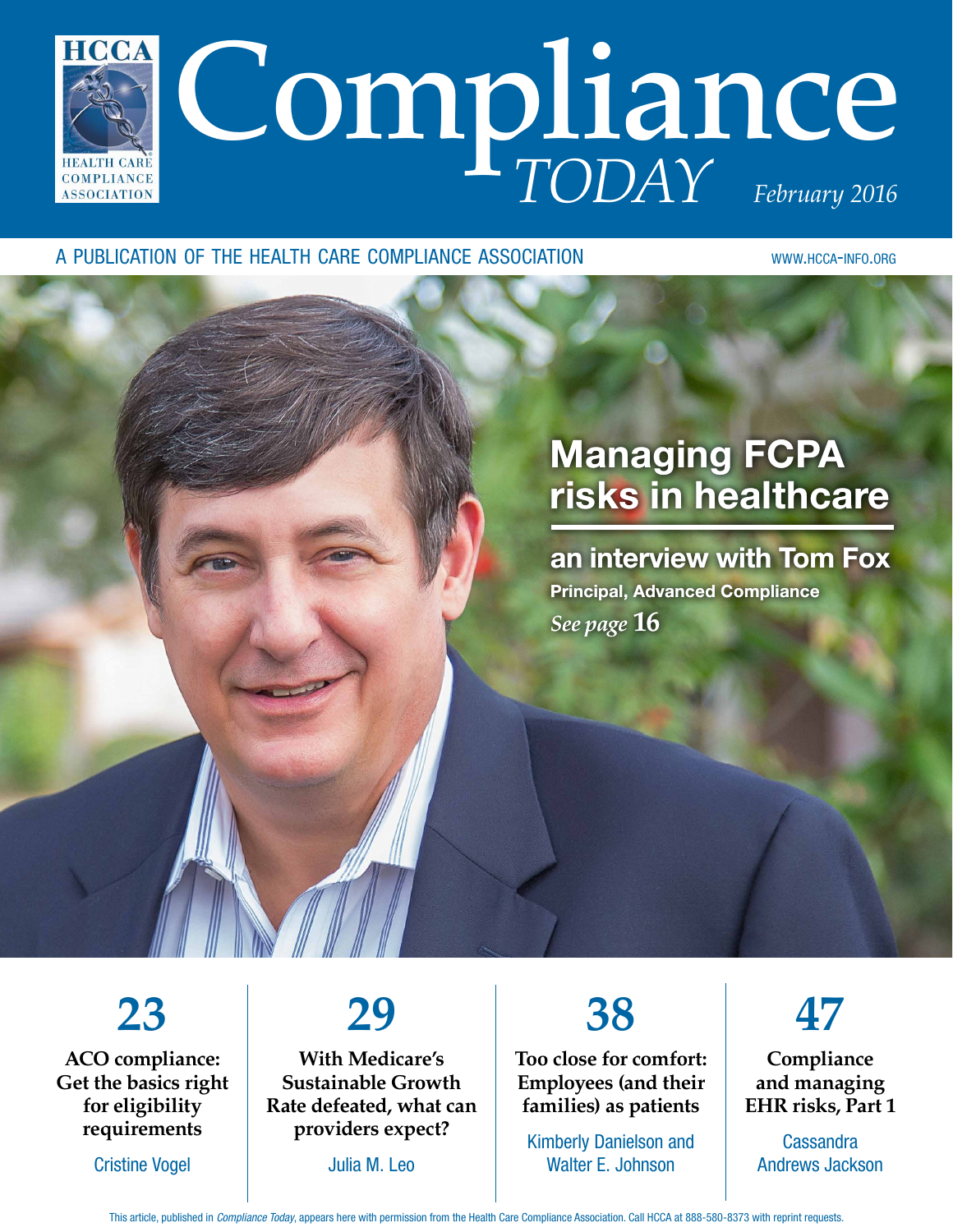#### by Kimberly Danielson, CHC, CHRC and Walter E. Johnson, CHC, CCEP-I, CHPC

# **Too close for comfort: Employees (and their families) as patients**

- » Treating employees as patients can provide significant challenges and risks.
- » Many employers accept the challenges and risks to increase revenue.
- » Issues with HIPAA, potential conflicts of interest, and curb-siding may arise.
- » Collaboration with counsel, Human Resources, Nursing, and physician leadership is important when assessing your organization's challenges.
- » Policies, processes, and education are key to successful employee-patient relationships.

*Kimberly Danielson (kimberly\_danielson@ssmhc.com), is Regional Corporate Responsibility Officer and HIPAA Privacy Officer for SSM Health's Oklahoma Hospitals and Healthplexes in Oklahoma City. Walter E. Johnson (walter@wejohnson.org) is a Compliance Consultant in North Potomac, MD. /in/walter16 @walter\_johnson1*

pliance officers (CO) on the front end, may help<br>prevent significant problems on the back end.<br>38 www.hcca-info.org 888-580-8373 **EVERY healthcare provider, whether a**<br>sole practitioner or a large nationwide<br>healthcare system, has been faced with sole practitioner or a large nationwide healthcare system, has been faced with the issue of whether or not to treat an employee as a patient. Some physician's groups, facilities, and even large healthcare systems financially incentivize this practice or have insurance plans that require employees to seek treatment at their own facility or within their healthcare system, or else pay more expensive out-ofnetwork rates. Whatever operational decisions have been made in this regard, it can (and most certainly will) open up a plethora of compliance challenges. At first glance, operational leadership may shrug off treating co-workers or employees as trivial and become more focused on the financial benefits. However, by assessing the risk and establishing internal controls, comprevent significant problems on the back end.

#### HIPAA implications

When COs ponder employees as patients, the first thing that comes to mind are various potential risks related to the Health Insurance Portability and Accountability Act (HIPAA).<sup>1</sup> Some HIPAA issues seem fairly obvious, but others not so much. Certainly there are more HIPAA pitfalls than one could ever possibly begin to list, but here are a few of the more common HIPAA issues that can arise.

#### **Co-worker snooping**

Many facilities have policies that prohibit snooping, yet employee snooping and insider misuse of information remain among the biggest privacy threats in healthcare.2 Here are some common scenarios with employee-patient versus employee personnel issues:

· If an employee becomes extremely ill at work and is taken to the emergency department (ED) within your facility, obviously the personnel records should stay completely separate from the electronic



Danielson



**Johnson**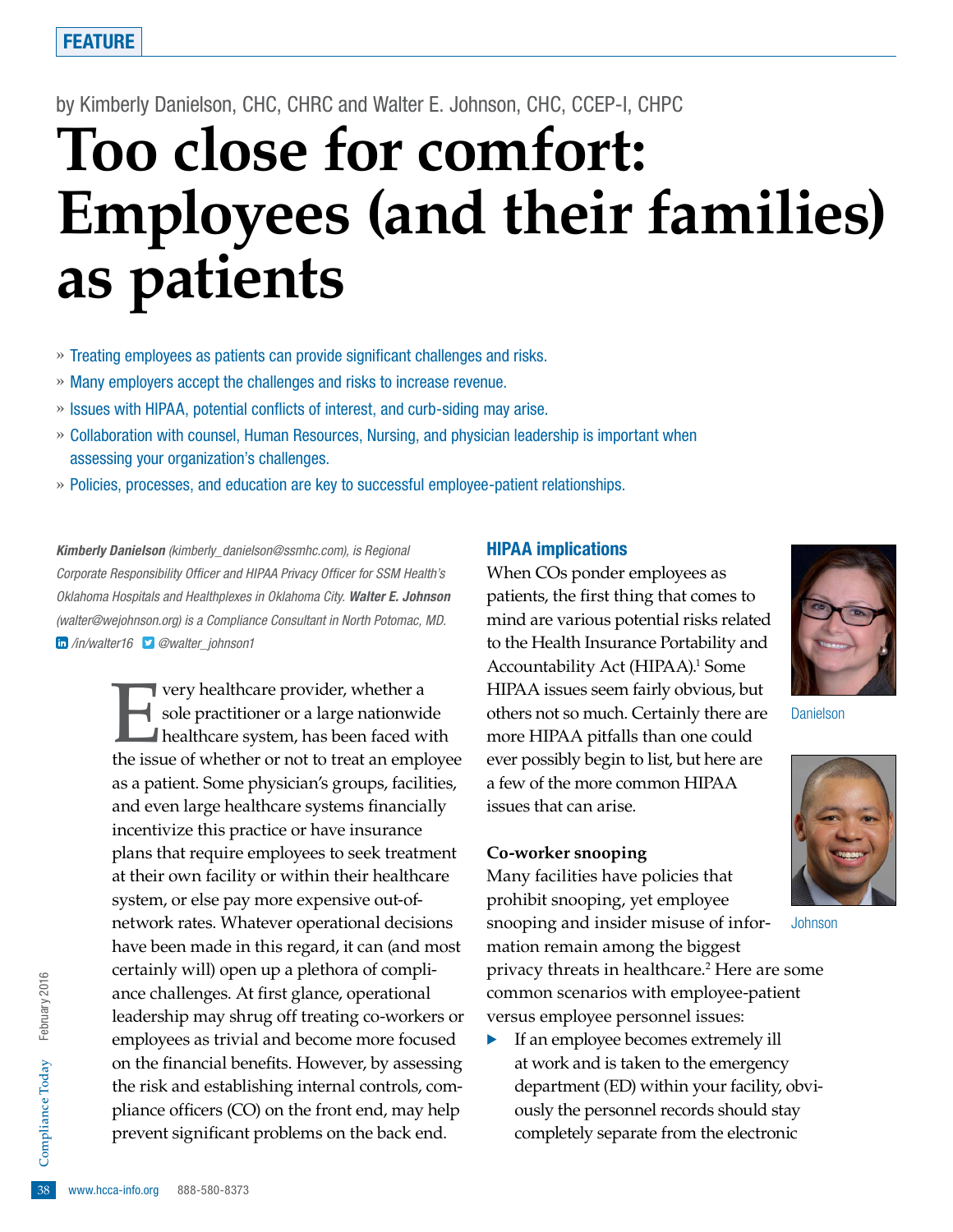medical record (EMR) and should remain private. However, it is not uncommon for HR personnel to question whether it is appropriate to share "medical information" with an emergency contact listed in the HR file (e.g., "Mr. Jones, your wife collapsed in the clinic and is in route to our emergency department at this time.") or to look into the employee's EMR to assist with staffing needs. This seems clear-cut to a HIPAA Privacy Officer; it can be very confusing to those outside the compliance realm.

· Concerned employees are seeking guidance on whether they are allowed to go check on or visit an employee who has been taken to your ED or urgent care for treatment during a work-shift, or they want to log into the EMR to see if their co-worker (the employee-patient) was admitted.

#### **Gaining inappropriate knowledge about co-workers**

- · An office manager requests permission to review an employee's EMR, because she doesn't believe that the employee-patient should have been off work for a certain amount of time. Again, this sounds incredulous to someone in the Compliance profession, but it has happened and no doubt will happen again.
- · Co-workers are able to deduce (correctly or incorrectly) a diagnosis of the employeepatient being seen by a certain specialist or in a particular location in the hospital.
- Employees recognizing and/or stopping to talk to an employee-patient during an appointment or an inpatient stay.

#### **Designating records as "sensitive" or "confidential"**

Many organizations mark the medical records of their employees as sensitive or confidential, others only treat the medical records of senior

leaders as confidential, and some organizations don't specifically designate either as confidential. Strong arguments can be made for any of the three choices. The most common complaint in this regard is that it is sending the wrong message to employees and patients if their records are not safe from snoopers unless they are marked "confidential"? (i.e., How can patients feel that their medical records are safe from snoopers if senior leaders don't even trust a facility's own staff not to snoop?)

#### **Complicating tenuous**

**employee-family member-patient situations** One investigation involved an 18-year-old patient who was the son of an employee. This young man specifically presented a facility with a written request ardently stating that his mother (a facility employee) was not to access the son's medical records under any circumstances, and the son asked for continuous monitoring of the record. The mother was advised verbally of this request. Failing to adhere, the mother was given a written warning. When an audit revealed the unauthorized access a second time, the mother was terminated from her position. Later that week, the son passed away. The mother had known that her son was extremely ill and wanted to be able to track his treatment since they were estranged.

#### **Self-looking**

Exercise the most of the most of the most of the most of the most of the most of the most of the most of the most of the most  $\frac{1}{2}$ <br>  $\frac{1}{2}$ <br>  $\frac{1}{2}$ <br>  $\frac{1}{2}$ <br>  $\frac{1}{2}$ <br>  $\frac{1}{2}$ <br>  $\frac{1}{2}$ <br>  $\frac{1}{2}$ <br>  $\frac{1}{2}$ Employees often access their own EMR (i.e., "self-looking") for a number of reasons. Even facilities that have a patient portal still experience the employees going into their EMR rather than utilizing their patient portal. Sometimes it can be as innocent as wanting to print out their medication lists. Some facilities allow this, others don't. Miscellaneous studies show that about half of all facilities that prohibit self-looking actually conduct routine audits for this type of access. One of the most common compliance issues that arises out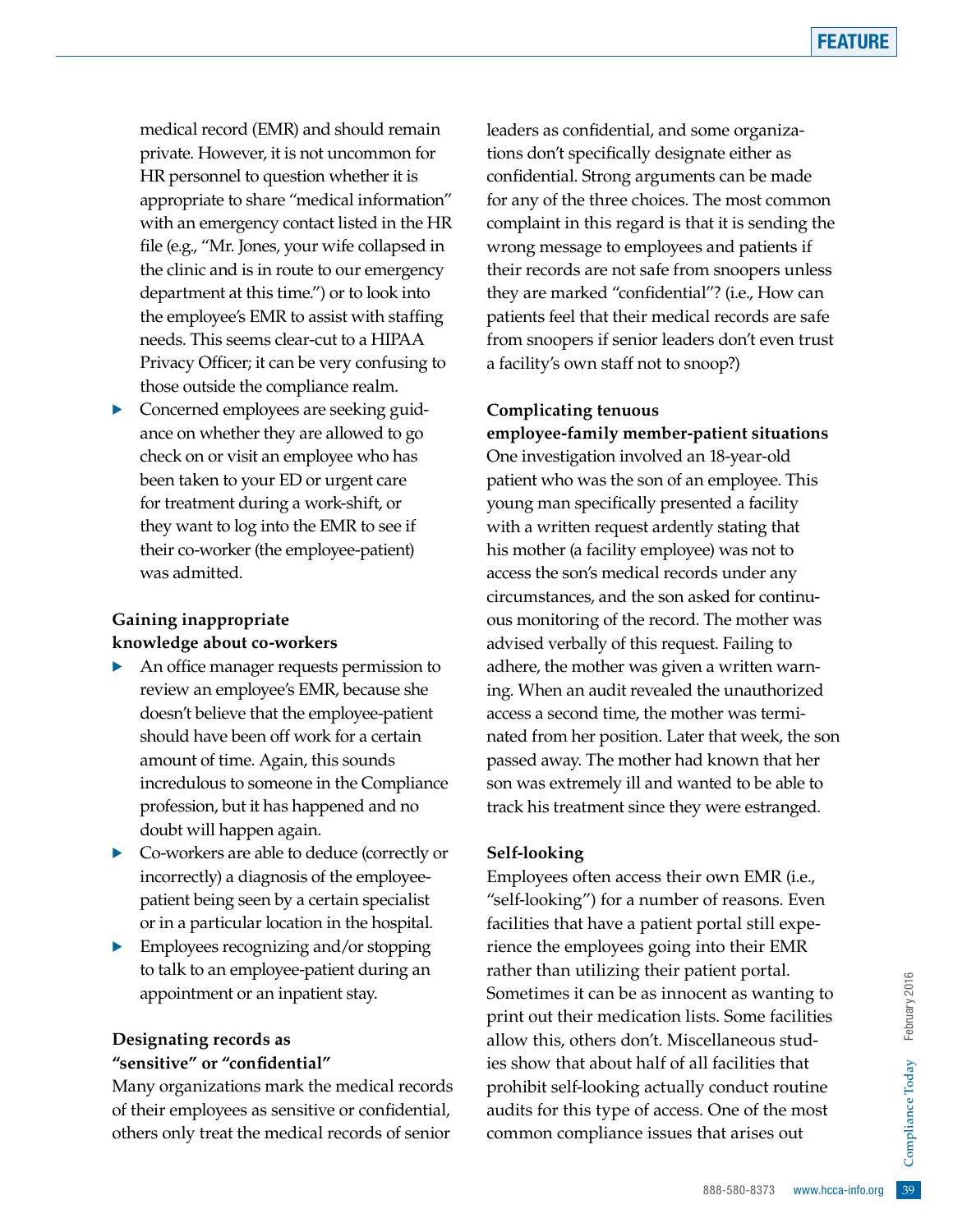of self-looking is that employees look up test results for themselves or their minor children. Although this is not a HIPAA violation, it is a policy violation, if the facility does not allow it.

Here's an example from personal experience: An employee announced to coworkers that she was dying and disrupted the entire work unit for the day. This disruption included coworkers crying, only to be told later that she had misread the test results and that she was actually completely fine. Although this case is extreme, employees looking up and interpreting their

own test results is quite common and can be very risky.

Other issues include employees who looked up test results for themselves or their minor children, even though they knew it is against policy (and not a HIPAA violation),

because they couldn't wait until the doctor provided the test results. This type of "I knew it was wrong, but I was just so worried that I couldn't control myself" mentality is often overlooked or excused with few or no ramifications from operational leadership. In some cases, the CO is made out to be insensitive or overzealous for bringing the policy violation to the forefront.

didn't establish an audit for self-looking or have<br>
any internal controls to prevent an employee<br>  $\frac{6}{9}$ <br>
www.hcca-info.org 888-580-8373 The final example of a high risk of selflooking is another egregious scenario, but possible at any facility. A couple of years ago, an employee altered her medical records to reflect that she was prescribed a medication and she documented side-effects to the medication throughout office visits. Afterwards, the employee printed the records and provided them to an attorney, so that she could join a class action lawsuit against a pharmaceutical manufacturer. Because the large physician practice any internal controls to prevent an employee

from altering their own record, this behavior was not caught until much later. Although this is flagrantly dishonest behavior, it represents another possible risk to consider, if employees are able to alter their own medical records.

#### Potential medical conflict of interest

Another possible risk to ponder is whether or not the treatment of the employee-patient lends itself to a medical conflict of interest. The American Medical Association's Opinion 8.19, entitled: "Self-Treatment or

Although employees or co-workers of physicians are not mentioned in Opinion 8.19, many of the reasons stated… still seem to apply…

Treatment of Immediate Family Members" advises physicians to not treat themselves or family members.3 Although employees or co-workers of physicians are not mentioned in Opinion 8.19, many of the reasons stated by the AMA still seem to apply to the

situation of treating a co-worker or employee as a patient. Those include but are certainly not limited to the following:

- Professional objectivity may be compromised.
- The physician's personal feelings may unduly influence his/her professional medical judgment, thereby interfering with the care being delivered.
- · Physicians may fail to probe sensitive areas when taking the medical history or may fail to perform intimate parts of the physical examination.
- Similarly, patients may feel uncomfortable disclosing sensitive information or undergoing an intimate examination.
- When treating themselves or immediate family members, physicians may be inclined to treat problems that are beyond their expertise or training.

February 2016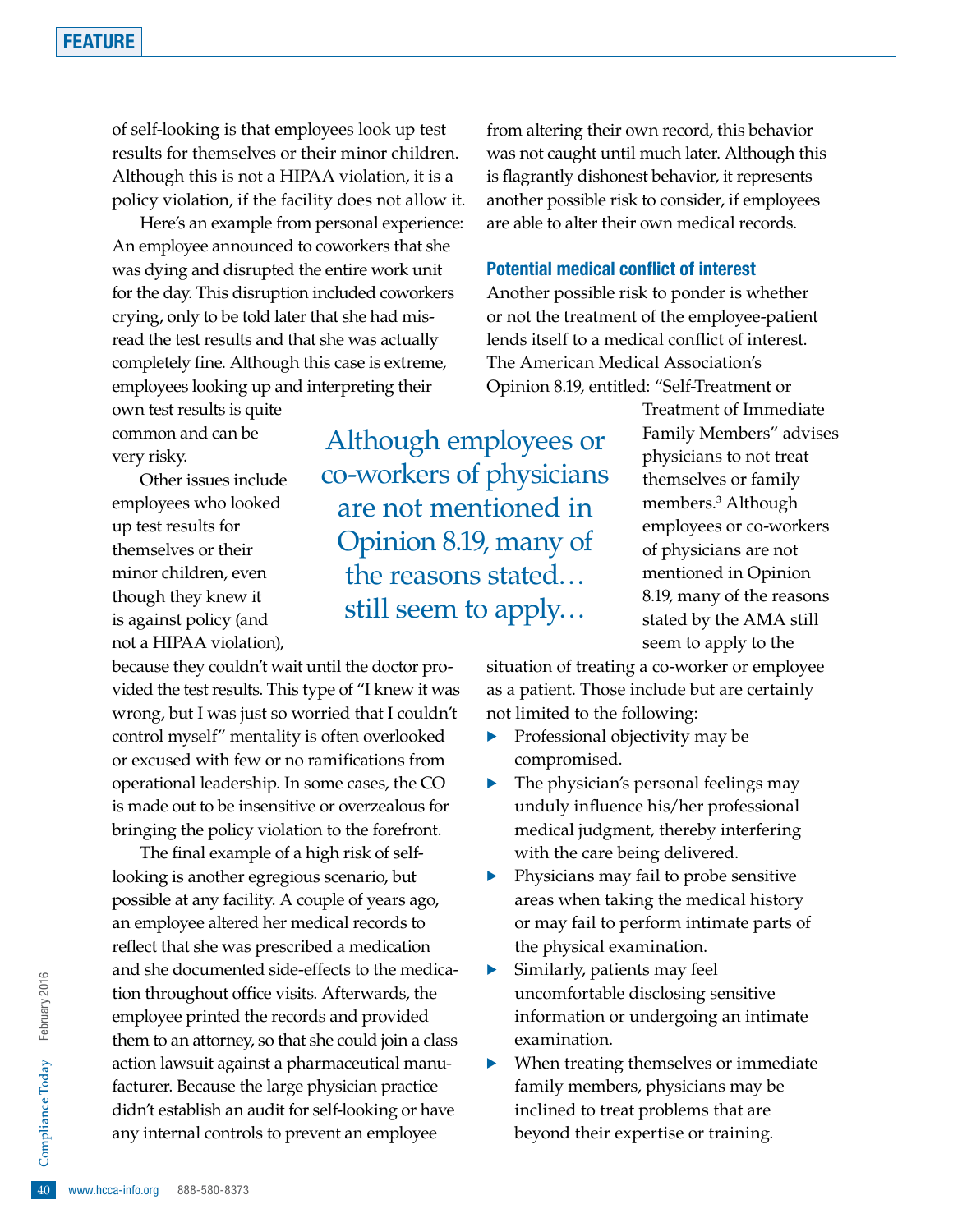- · If tensions develop, perhaps as a result of a negative medical outcome, such difficulties may be carried over.
- Concerns regarding patient autonomy and informed consent are also relevant.
- An employee-patient may be reluctant to state their preference for another physician or decline a recommendation for fear of offending the physician.

#### **Curb-siding**

When it comes to treating employees as patients, there is a term all too familiar with physicians. "Curb-siding" (also known as hallway medicine) occurs when a person is seeking a diagnosis or prescription refill without an appointment. If a physician is curb-sided by an employee whom they routinely work with, it can put the physician in an awkward position, but it can also create patient safety issues as well. Many physicians have experienced aggressive employees tracking them down in all areas of the hospital for unofficial medical treatment. Physicians may complain of feeling cornered, harassed, or even pressured to provide a diagnosis, treatment, or prescription without the ability to perform a thorough physical examination or review a complete history and medications. Curb-siding limits the physician's ability to simultaneously review and/or update the medical record.4 Not only is this uncomfortable for the physicians, but it presents an extremely dangerous risk—particularly when medications are being prescribed. Some facilities prohibit curb-siding and require providers to report policy offenders.5

#### **The patient experience**

Oddly, on the other side of this dilemma and the exact opposite of curb-siding—is the common complaint lodged by employeepatients claiming that they felt rushed or that they wound up "talking shop" during the appointment. Imagine that, as a compliance officer, you are in the middle of a gynecological exam and your physician asks you for guidance on a compliance issue. Rarely will an employee brag that they felt like they received preferential treatment, because they are "one of the family."

Because employee-patients' confidentiality is at greater risk than that of an average patient, they may not feel that they can be forthcoming with the physician and/or facility about their medical history, sexual history, substance abuse, alcohol consumption, or even smoking.<sup>6</sup>

Employee-patients may also feel less apt to complain. Imagine an issue related to incorrect claims processing or billing wherein the employee-patient receives an Explanations of Benefits (EOB) and realizes that it is fraught with errors or includes billing for services not rendered, but the employee-patient doesn't want to get their co-worker in trouble. And, because it didn't change the amount of the employee-patient's copay, they remain quiet.

#### Other challenges that can arise from employee-patient relationships

Although one can never anticipate all of the scenarios or challenges that could potentially arise from the treatment of the employeepatient relationship, other issues can certainly create a cause for concern:

- Does the facility/provider offer discounts for these employee-patients?
	- If so, is this formally or informally?
	- Are these discounts distributed evenly across the board?
	- Are the employee-patients being incentivized to come here because of the discount?
- Should the appointment be allowed on or off the clock?
	- If off the clock, do the employees wait in the lobby area?
- be allowed<br>
e employees<br>
a?<br>
if the employee<br>
a job-related<br>
ing a phone)?<br>
888-580-8373 www.hcca-info.org 41 If off the clock, what if the employee is needed to perform a job-related function (e.g., answering a phone)?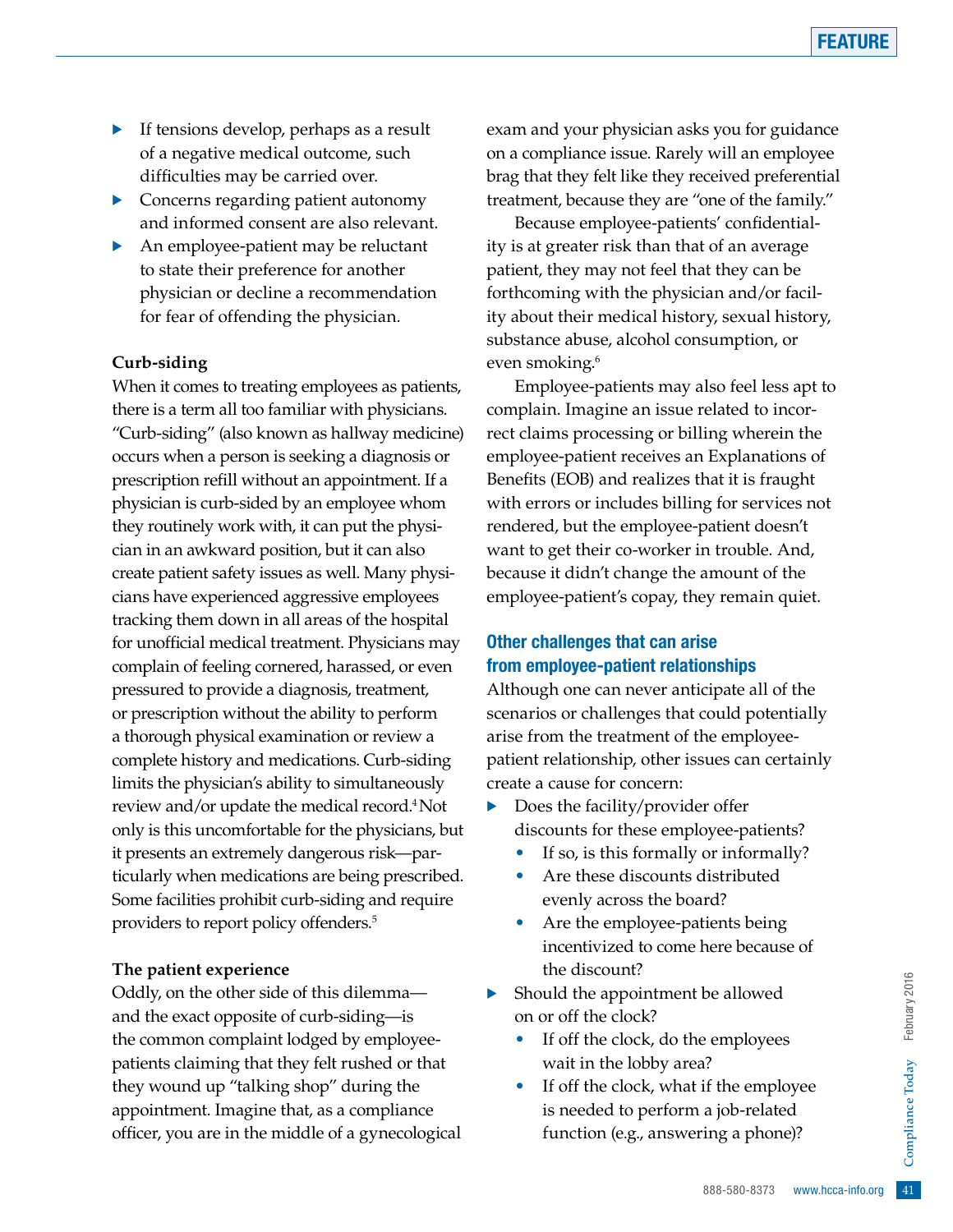- Billing issues
	- Job security issues for employees who owe large amounts or are sent to collections
	- Conflicts of interest if employees have payment plans and payroll deductions to pay off larger balances
- $\blacktriangleright$  What happens when a physician disaffiliates from the organization?
	- Employee-patients must change physicians or not receive the "in-network" benefits when their physician leaves the organization
- $\blacktriangleright$  Employees coding their own claims
- · Employees calling in their own prescriptions
- Employees calling in prescriptions for family members
- Potential malpractice issues
- Insider knowledge of a practice or facility's weaknesses

With so many risks and challenges, can either side (employee-patient or physician/ provider) really treat an employee-patient relationship objectively? Yes, but with certain well-defined processes, education, and behavioral expectations.

One of the key takeaways from this article is that it is imperative that employee-patients feel that they are able to openly raise concerns without any fear of retaliation or ramifications. It is also imperative that employee-patients should not just "feel free" but should actually be encouraged and praised for bringing forth any issues with regard to incorrect claims processing or any other compliance issue that they may witness. And finally, both sides must anticipate some of the challenges that this employee-patient relationship presents and be well-prepared for those challenges.

#### What can COs do specifically? **Risk assessment**

To estimate the amount of risk facing their<br>organization, COs should conduct a targete<br> $\frac{1}{2}$ <br>www.hcca-info.org 888-580-8373 organization, COs should conduct a targeted risk assessment, which should isolate each of the identified risk categories instead of maintaining one large category. Some of the tasks may be similar to those mentioned in a privacy and security risk assessment, and that's okay. For COs with limited resources, the risk assessment can be separated into phases. For example, the initial phase assesses risk from a broad perspective and the second phase focuses on the details of each risk category. Identify subject matter experts who can provide responses to the risk assessment.

Collaborating with HR, general counsel, nursing leadership, and physician leadership is beneficial. Work with the Information Technology (IT) staff to determine their ability to generate reports of employees accessing their own records or, at the very least, altering their own records. An ideal forum for this discussion may be at a Compliance Committee meeting. Although some subject matter expects may not be members, they can be invited to a Compliance Committee workgroup identified for assistance with identifying and remediating or minimizing potential risks.

Be aware that, depending on the organization's culture, the risk assessment may not capture the risks associated with social behavior. For example, an employee's disappointment or reaction to not being included on a physician's panel when their coworker was included can lead to questions of inconsistency, at minimal. Morale and HR issues may develop that may begin reducing the ethical culture. Evaluating the compliance infrastructure before and after remediation can provide insight to program effectiveness.

#### **Policy and procedure**

The risk assessment will confirm whether or not a policy and procedure exists for this type of relationship. If it does, the CO should review and determine whether revisions are necessary to provide guidance on potential